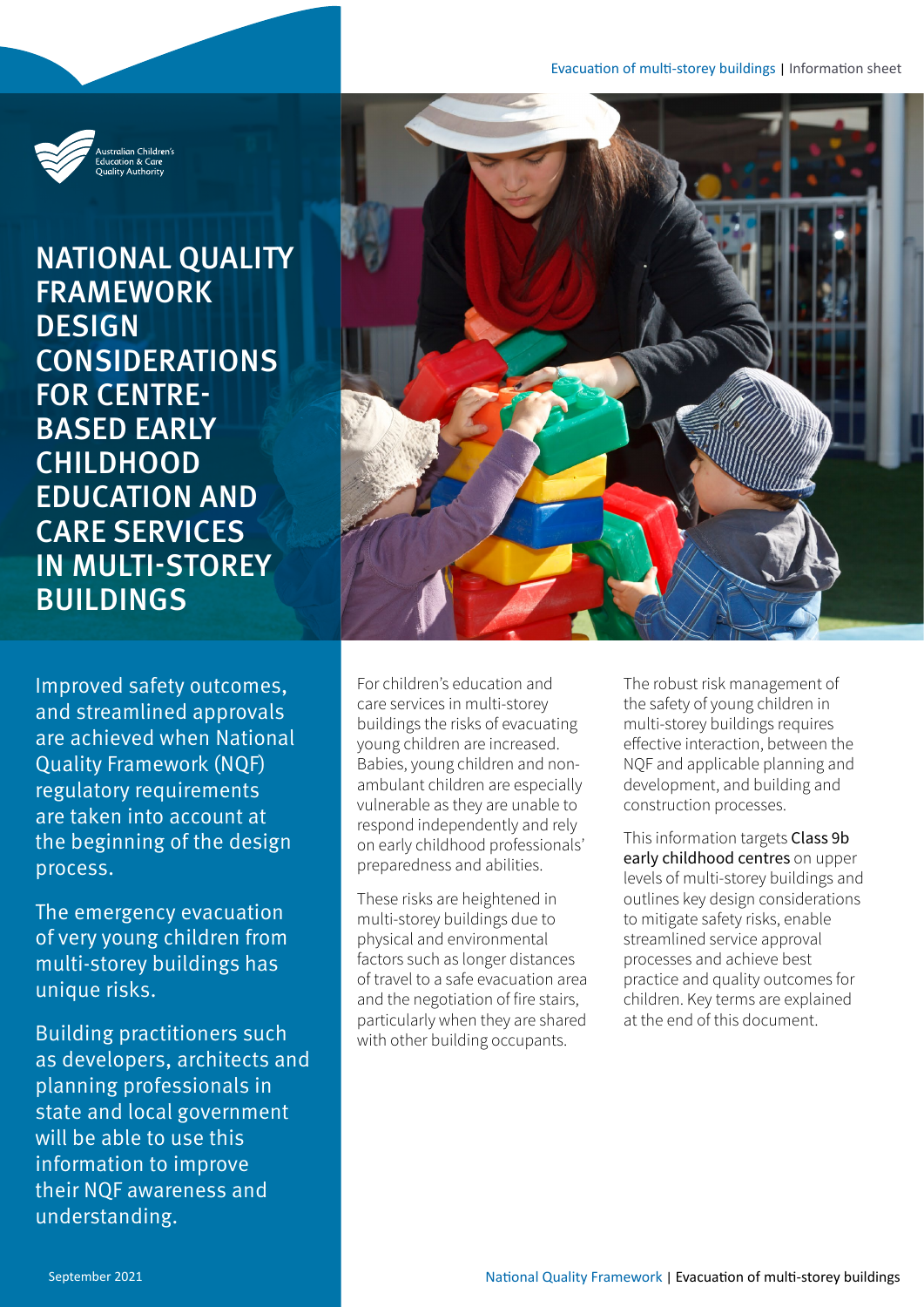## SERVICE APPROVALS UNDER THE NATIONAL QUALITY FRAMEWORK

Approved providers who wish to operate an education and care service must obtain a 'service approval' from the regulatory authority within the jurisdiction that the proposed service will be located. A service approval is decided once building and construction work has been completed and the service premises is ready to be occupied.

The regulatory authority requires documentation from, and may also liaise with, the local government/council or other third parties regarding aspects of the building certification or other matters. While this information informs their decision making, an application for service approval is an independent decision to those made under local, state and territory planning and development frameworks.

Under the NQF, the regulatory authority must consider a range of matters such as:

- the guiding principles and objectives of the NQF
- the suitability of the service premises and their site/ location for operating a service
- the adequacy of the proposed service's policies and procedures, including emergency and evacuation
- potential access to non-authorised persons
- any other relevant matter.

For education and care services in multi-storey buildings, specific considerations that will typically be considered as a 'relevant matter' will also include:

- the level/floor of the building on which the service is located
- the distance of travel to a safe evacuation area, and ability of the service to ensure the health, safety and wellbeing of children during an evacuation
- whether the design of the service, including thoroughfares, enables adequate supervision and efficient evacuation or egress in the case of an emergency
- whether the service has a suitable outdoor area which allows children to explore and experience the natural environment.

A service approval may be granted with conditions of operation, such as additional educators required to support effective evacuation. In certain cases, the regulatory authority may also reduce the requested number of approved places, or refuse to grant a service approval, if they are not satisfied that the risks have been sufficiently mitigated.

# PHYSICAL AND BUILDING FEATURES ENABLING **SAFETY**

In addition to existing building and facility requirements under the National Construction Code (NCC), the following features require careful consideration to adequately address risks:

- Additional fire safety systems to support long distances of travel from upper levels to an exit, by allowing additional time for safe evacuation – such as an automatic sprinkler system throughout (AS 2118.1), building occupant warning system (AS 1670.1), emergency warning and intercom system (AS 1670.4) or firewalls and compartmentation of areas.
- Design/fit out of egress and evacuation stairs and size of staircases.
- Egress of other building tenancies with adult occupants.
- Requirements for child height handrails on egress and evacuation stairs (550 – 650 mm), including secondary child height handrails if it is a shared fire-isolated exit.
- Requirements for fall barriers on evacuation only stairs (minimum 1.5m height) and general egress stairs (minimum 1.8m height).
- Design and fit out of high fire risk areas within the service, such as kitchens, offices, food preparation areas and laundry – including smoke compartmentation of kitchen/laundry areas that directly adjoin children's indoor/outdoor spaces.
- Location and distribution of designated exits to minimise any objects that may obstruct or hinder evacuation.
- Location of equipment used for evacuation or fire safety.
- Suitability of alternative means of evacuation (such as the use of lifts were the early childhood service is located several floors above ground).
- Design and fit out of outside areas above ground level, with perimeter fencing heights (minimum nonclimbable 1.8m height).
- Safe and designated assembly points.

In regard to the development of Emergency Management Plans, these should be developed in accordance with AS 3745-2010. Some buildings have multiple leaseholders and ownership arrangements, such as a mixed use building which includes both residential and commercial tenants. The construction of the building and the subsequent ownership arrangement should consider the service's capacity to comply with AS 3745-2010 which will require an appropriate level of co-ordinated planning and training for emergencies.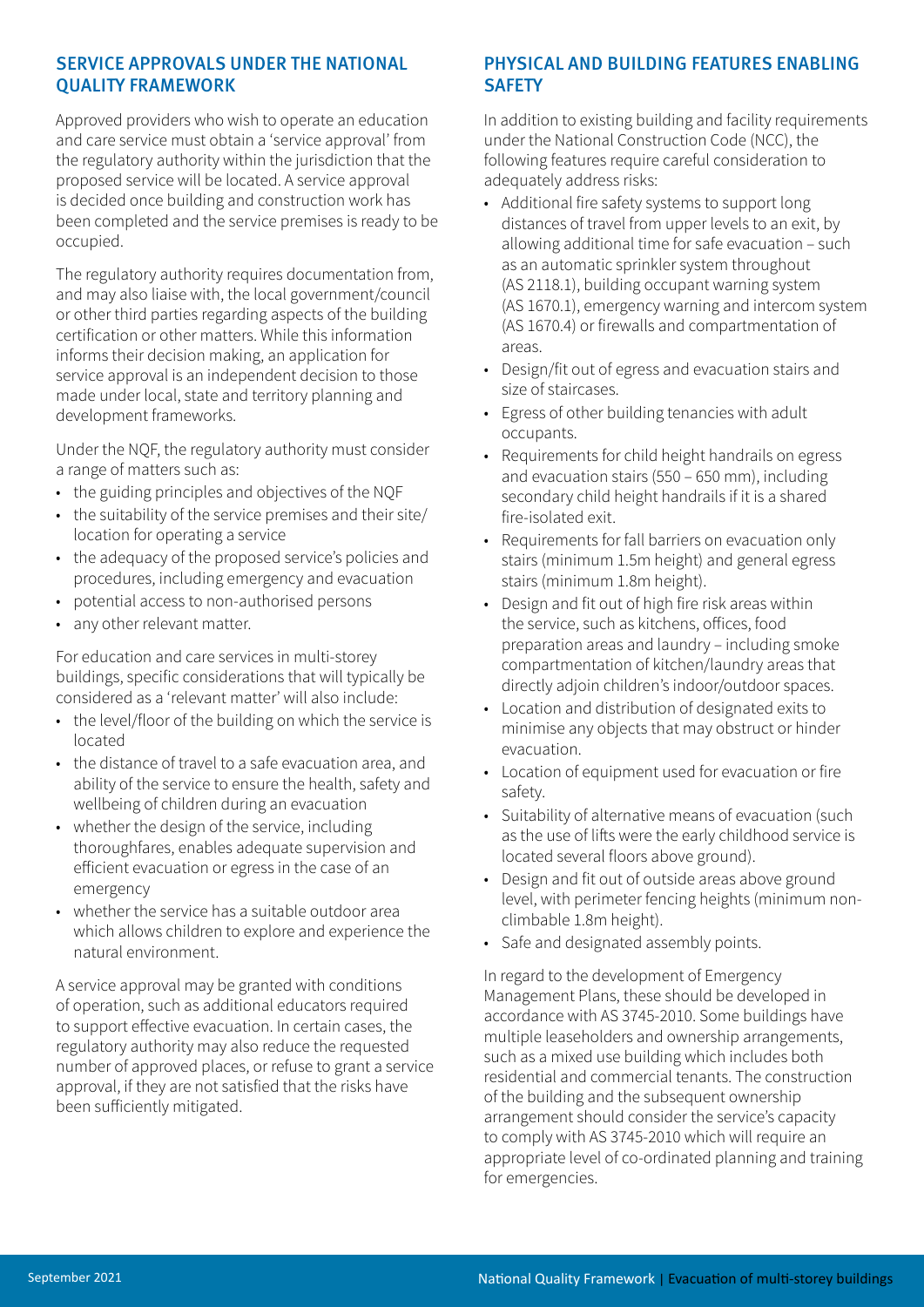## EARLY CONSIDERATION OF FIRE SAFETY DESIGN AND EMERGENCY MANAGEMENT CONSIDERATIONS BENEFITS ALL PARTIES

There are clear benefits for consideration of the above information at the earliest stages in the planning and development of these services, including avoiding:

- delays in gaining or inability to gain a service approval and opening a service
- reductions in approved places due to building features or additional conditions being imposed based on the design of the service
- remedial building works and the time and money involved to enable a service approval – noting that remedial actions may not always represent the best child-safe solutions when retro-fitted after construction.

Some regulatory authorities may provide 'design guidance'. Consultation with the relevant [regulatory](https://www.acecqa.gov.au/help/contact-your-regulatory-authority)  [authority](https://www.acecqa.gov.au/help/contact-your-regulatory-authority) will assist in the early identification of design issues relating to the emergency evacuation and egress. However, it is not the regulatory authority's responsibility to provide the solutions – the approved provider should engage a fire safety expert with knowledge of the jurisdiction's legal requirements and best practice.

# NATIONAL QUALITY FRAMEWORK OPERATIONAL REQUIREMENTS

Once the service is approved, a condition of operation is that approved services must continue to comply with the operational requirements of the NQF. An overarching objective of the NQF is to ensure the health, safety and wellbeing of all children attending the service.

Approved providers have obligations to protect children from harm and hazards likely to cause injury – for example, such as fire and falls during emergency or evacuation responses or rehearsals.

The NQF imposes minimum requirements for emergency and evacuation. Education and care services must have in place emergency and evacuation policies and procedures, for rehearsal every three months. They must set out instructions for what must be done in an emergency, informed by a risk assessment, and include an emergency and evacuation plan diagram, displayed in a prominent position near each exit which is used for evacuation purposes.

For services in multi-storey buildings, potential emergencies to be addressed within their emergency and evacuation policies and procedures would include evacuations from upper levels, due to actual fire, evacuation rehearsal or false alarm. Services are also expected to ensure their procedures align with:

- local fire safety regulation
- whole-building emergency and evacuation procedures designed and maintained by their Buildings Emergency Planning Committee
- work, health and safety requirements.

The NQF guiding principles expect that best practice is provided in the provision of education and care services. To achieve this the approved provider should also consider the requirements of AS 3745-2010 in developing their emergency plans.